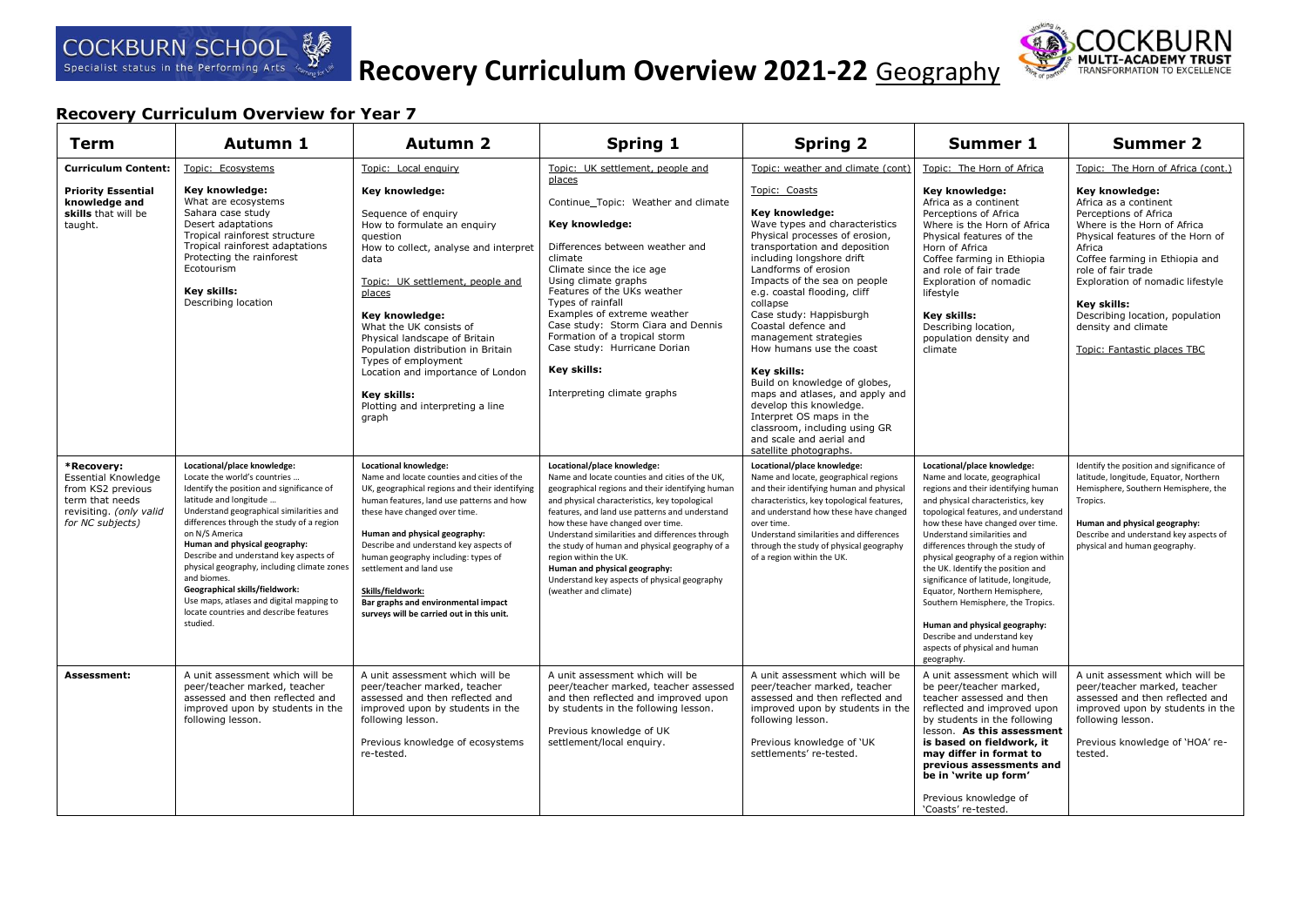| Term                                                                                                                    | Autumn 1                                                                                                                                                                                                                                                                                                                                                                                                                                                                                                                | <b>Autumn 2</b>                                                                                                                                                                                                                                                                                                                                                                            | <b>Spring 1</b>                                                                                                                                                                                                                                                                                                                                                                                                                                                                                                                                                                                                                                                                                                                                                                                                                                                                                                                                                                                                                                                                                                                                                                                     | <b>Spring 2</b>                                                                                                                                                                                                                                                                                                                                                                                                                                                                                                    | Summer 1                                                                                                                                                                                                                                                                                                                                                                                                                                                                                                                  | <b>Summer 2</b>                                                                                                                                       |
|-------------------------------------------------------------------------------------------------------------------------|-------------------------------------------------------------------------------------------------------------------------------------------------------------------------------------------------------------------------------------------------------------------------------------------------------------------------------------------------------------------------------------------------------------------------------------------------------------------------------------------------------------------------|--------------------------------------------------------------------------------------------------------------------------------------------------------------------------------------------------------------------------------------------------------------------------------------------------------------------------------------------------------------------------------------------|-----------------------------------------------------------------------------------------------------------------------------------------------------------------------------------------------------------------------------------------------------------------------------------------------------------------------------------------------------------------------------------------------------------------------------------------------------------------------------------------------------------------------------------------------------------------------------------------------------------------------------------------------------------------------------------------------------------------------------------------------------------------------------------------------------------------------------------------------------------------------------------------------------------------------------------------------------------------------------------------------------------------------------------------------------------------------------------------------------------------------------------------------------------------------------------------------------|--------------------------------------------------------------------------------------------------------------------------------------------------------------------------------------------------------------------------------------------------------------------------------------------------------------------------------------------------------------------------------------------------------------------------------------------------------------------------------------------------------------------|---------------------------------------------------------------------------------------------------------------------------------------------------------------------------------------------------------------------------------------------------------------------------------------------------------------------------------------------------------------------------------------------------------------------------------------------------------------------------------------------------------------------------|-------------------------------------------------------------------------------------------------------------------------------------------------------|
| <b>Curriculum</b><br>Content:<br><b>Priority</b><br><b>Essential</b><br>knowledge and<br>skills that will be<br>taught. | Topic: Asia<br>Key knowledge:<br>Asia:<br>Locational geography<br>Population size<br>International connections and<br>contrasts<br>Physical features of Asia<br>What are the mountains of Asia like<br>e.g. Himalayas<br>India:<br>Location (including Mumbai)<br>Urbanisation<br>What is it like to be rich/poor in<br>Mumbai<br>Advantages/disadvantages of<br>tourism in India<br>Importance of rivers<br>Key skills:<br>Build on knowledge of globes, maps<br>and atlases, and apply and develop<br>this knowledge. | Topic: Weather and climate<br>Key knowledge:<br>Differences between weather and<br>climate<br>Climate since the ice age<br>Using climate graphs<br>Features of the UKs weather<br>Types of rainfall<br>Examples of extreme weather<br>Case study: Storm Ciara and<br>Dennis<br>Formation of a tropical storm<br>Case study: Hurricane Dorian<br>Key skills:<br>Interpreting climate graphs | Topic: Rivers and ice<br>Key knowledge:<br>Overview of the water cycle<br>What are glaciers? How are glaciers<br>changing in Russia?<br>What upland landforms are created<br>by rivers?<br>Journey from source to mouth<br>Erosional landforms e.g. meanders<br>and ox-bow lakes<br>Causes of river flooding<br>How flooding can be managed<br>Case study: 2015 York floods -<br>causes, effects, responses<br>Key skills:<br>Sorting geographical information,<br>using an atlas<br>Using an O.S. map to identify<br>different landforms.<br>Locational/place knowledge:<br>Name and locate geographical<br>regions and their identifying physical<br>characteristics, key topological<br>features (including hills and rivers)<br>and understand how some of these<br>aspects have changed over time.<br>Understand geographical similarities<br>and differences through the study of<br>a region of the UK.<br>Human and physical geography:<br>Describe and understand key aspects<br>of physical geography, including:<br>rivers and the water cycle.<br>Geographical skills/fieldwork:<br>Use a compass. 4 figure GR, symbols<br>and key (including OS maps) to build<br>knowledge of the UK. | Topic: Complete rivers + ice<br>Topic: Global Fashion<br>Key knowledge:<br>What is globalisation?<br>Describe the pattern of clothing<br>manufacture around the world<br>What are the reasons behind<br>clothes being made in LICs<br>What are conditions like in<br>factories where clothing is made?<br>The role of fair trade in fashion<br>Case study: Dhaka Bangladesh<br>factory collapse 2013<br>Key skills:<br>Build on knowledge of globes,<br>maps and atlases, and apply and<br>develop this knowledge. | Topic: Complete global fashion<br>Topic: Population/migration<br>Key knowledge:<br>Features of world population<br>World population distribution and<br>change<br><b>DTM</b><br>Ageing population<br>What is migration and why does it<br>happen?<br>European 'migrant crisis'<br>Life in a refugee camp (including a<br>comparison)<br>Where do UK refugees come from?<br>Key skills:<br>Interpreting population pyramids<br>Build on knowledge of globes, maps<br>and atlases, and apply and develop<br>this knowledge. | Topic: Complete population<br>and migration<br>Topic: Fantastic places                                                                                |
| <b>Recovery:</b><br>Essential<br>Knowledge from<br>previous term<br>that needs<br>revisiting.                           | This will be based on the skills that<br>students learnt in Year 7 e.g.<br>understanding command words,<br>interpreting photos, graphs etc.                                                                                                                                                                                                                                                                                                                                                                             | Asia:<br>Physical features of Asia<br>Urbanisation<br>Mumbai<br>Importance of rivers                                                                                                                                                                                                                                                                                                       | Weather and climate:<br>Water cycle<br>Air pressure<br><b>Storms</b><br>Coasts:<br>Landforms in coastal environments.                                                                                                                                                                                                                                                                                                                                                                                                                                                                                                                                                                                                                                                                                                                                                                                                                                                                                                                                                                                                                                                                               | Rivers and ice:<br>Landforms in glaciated and river<br>environments<br>Glaciers in Russia                                                                                                                                                                                                                                                                                                                                                                                                                          | Global fashion:<br>Globalisation<br>Describe the pattern of clothing<br>manufacture around the world<br>The role of fair trade in fashion<br>Case study: Dhaka Bangladesh<br>factory collapse 2013                                                                                                                                                                                                                                                                                                                        | Population and migration:<br>World population distribution<br>and change<br>What is migration and why does<br>it happen?<br>European 'migrant crisis' |
| <b>Assessment:</b>                                                                                                      | A unit assessment which will be<br>peer/teacher marked, teacher<br>assessed and then reflected<br>and improved upon by students<br>in the following lesson.                                                                                                                                                                                                                                                                                                                                                             | Asia                                                                                                                                                                                                                                                                                                                                                                                       | Weather and climate                                                                                                                                                                                                                                                                                                                                                                                                                                                                                                                                                                                                                                                                                                                                                                                                                                                                                                                                                                                                                                                                                                                                                                                 | Rivers and ice                                                                                                                                                                                                                                                                                                                                                                                                                                                                                                     | Global fashion                                                                                                                                                                                                                                                                                                                                                                                                                                                                                                            | Population and migration                                                                                                                              |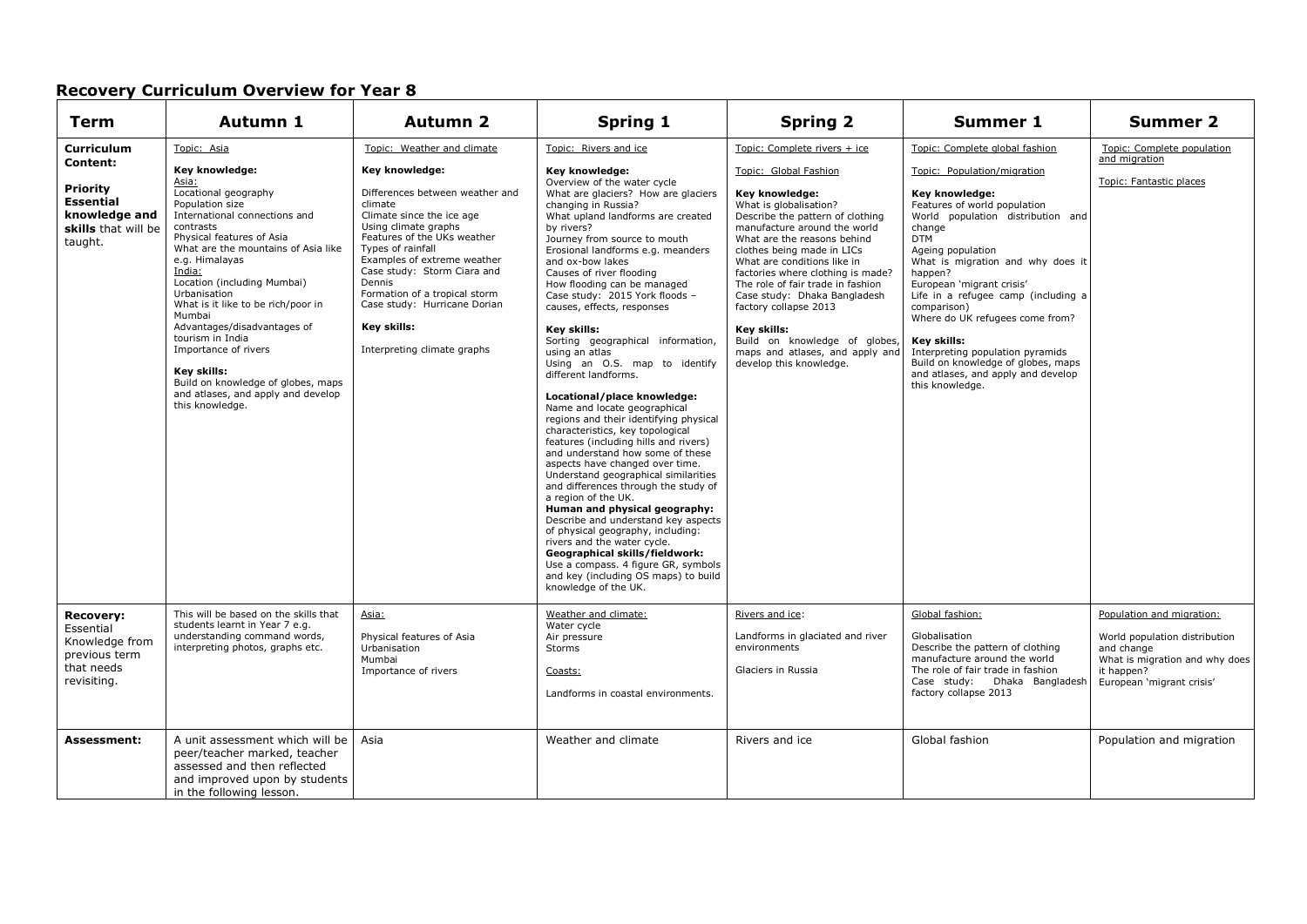| <b>Term</b>                                                                                            | Autumn 1                                                                                                                                                                                                                                                                                                                                                                                                                                                                                                                                                                                              | <b>Autumn 2</b>                                                                                                                                                                                                                                                                                                                                                                                                                                                                                                                                                                  | <b>Spring 1</b>                                                                                                                                                                                                                                                                                                                                                                                                                                                                                                                                      | <b>Spring 2</b>                                                                                                                                                                                                                                                                                                                                                                                                                                                                                                    | <b>Summer 1</b>                                                                                                                                                                                                                                                                                                                                                                                                                                                                                                                                                                                                                                                                                                                                                                                                                                                                                                                                                                                                                                                                                                                                                                                                                                                                                                                                                                                                                                                                                                                                                               | <b>Summer 2</b>                                                                                                                                                                         |
|--------------------------------------------------------------------------------------------------------|-------------------------------------------------------------------------------------------------------------------------------------------------------------------------------------------------------------------------------------------------------------------------------------------------------------------------------------------------------------------------------------------------------------------------------------------------------------------------------------------------------------------------------------------------------------------------------------------------------|----------------------------------------------------------------------------------------------------------------------------------------------------------------------------------------------------------------------------------------------------------------------------------------------------------------------------------------------------------------------------------------------------------------------------------------------------------------------------------------------------------------------------------------------------------------------------------|------------------------------------------------------------------------------------------------------------------------------------------------------------------------------------------------------------------------------------------------------------------------------------------------------------------------------------------------------------------------------------------------------------------------------------------------------------------------------------------------------------------------------------------------------|--------------------------------------------------------------------------------------------------------------------------------------------------------------------------------------------------------------------------------------------------------------------------------------------------------------------------------------------------------------------------------------------------------------------------------------------------------------------------------------------------------------------|-------------------------------------------------------------------------------------------------------------------------------------------------------------------------------------------------------------------------------------------------------------------------------------------------------------------------------------------------------------------------------------------------------------------------------------------------------------------------------------------------------------------------------------------------------------------------------------------------------------------------------------------------------------------------------------------------------------------------------------------------------------------------------------------------------------------------------------------------------------------------------------------------------------------------------------------------------------------------------------------------------------------------------------------------------------------------------------------------------------------------------------------------------------------------------------------------------------------------------------------------------------------------------------------------------------------------------------------------------------------------------------------------------------------------------------------------------------------------------------------------------------------------------------------------------------------------------|-----------------------------------------------------------------------------------------------------------------------------------------------------------------------------------------|
| Curriculum<br>Content:<br><b>Priority Essential</b><br>knowledge and<br>skills that will be<br>taught. | <b>Topic 1: The living world</b><br>Key knowledge:<br>Idea 1 Ecosystems -<br>Ecosystems exist at a range of<br>scales and involve interaction<br>between different components<br>Idea 2 - Tropical rainforests<br>- Tropical rainforests have a<br>range of distinctive<br>characteristics<br>Idea 3 - Deforestation has<br>economic and environmental<br><i>impacts</i><br>Idea $3$ - TRFs need to be<br>managed to be sustainable<br>Key skills:<br>Interpreting a range of maps,<br>photos and graphical<br>information e.g. describing<br>location of TRF, identifying key<br>facts from a photo. | Topic 1: The living world<br>Key knowledge:<br>Idea 4 - Hot deserts - Hot<br>desert ecosystems have a range<br>of distinctive characteristics<br>Key ideas 5 - Development of<br>the hot desert creates<br>opportunities and challenges<br>Key idea $6$ - Areas on the fringe<br>of the hot desert are at risk of<br>desertification<br>Key skills:<br>Graphical e.g. drawing and<br>interpreting climate graphs<br>Cartographic e.g. using PEA to<br>describe key information from a<br>map<br>Formulate ideas and enquiry e.g.<br>decision<br>making<br>for<br>desertification | <b>Topic 2: Physical landscapes</b><br>in the UK<br>Key knowledge:<br>Idea 1 - The UK has a range of<br>diverse landscapes<br>Idea 2 - Coastal landscapes in<br>the UK - The coast is shaped by<br>a number of physical processes<br>Idea 3 - Distinctive landforms are<br>the result of rock type, structure<br>and physical processes<br>Idea 4 - Management strategies<br>protect the coast<br><b>Key skills:</b><br>Cartographic e.g. 6 fig GR and<br>identifying key coastal features<br>Analysing a range of source<br>material<br>Use of data | Topic 2: Physical landscapes in<br>the UK<br>Key knowledge:<br>Idea 5 - River landscapes in the<br>$UK$ - The shape of river valleys<br>changes as rivers flow<br>downstream<br>Idea 6 - Distinctive fluvial<br>landforms result from different<br>physical processes<br>Key skills:<br>Cartographic e.g. 6 fig GR and<br>identifying key river features<br>Graphical e.g. drawing and<br>interpreting a hydrograph<br>Use of data<br>Topic 3: The challenge of<br>resource management<br>See HT 4 for information | Topic: The challenge of resource<br>management:<br>Key idea 1 - Food, water and energy are<br>fundamental to human development.<br>Key idea 2 - The changing demand and<br>provision of resources in the UK create<br>opportunities and challenges<br>- An overview of resources in relation to the UK<br>- Food (growing demand for high value,<br>seasonal and organic food; larger carbon<br>footprints; trend toward agribusiness)<br>- Water (changing demand; water quality and<br>pollution management; matching supply and<br>demand; the need for transfer)<br>- Energy (changing energy mix; reduced<br>domestic supplies of fossil fuels; economic and<br>environmental issues with exploiting energy<br>sources)<br>Idea 3 - Energy - Demand for energy<br>resources is growing globally but supply can be<br>insecure, which may lead to conflict<br>- Areas of surplus and deficit (including global<br>distribution, reasons for increasing energy<br>consumption and factors affecting energy<br>supply)<br>- Impacts of energy insecurity<br>Key idea 4 - Different strategies can be used to<br>increase energy supply<br>- Overview of strategies to increase energy<br>supply (renewable and non-renewable sources<br>of energy; an example to show advantages and<br>disadvantages of extracting fossil fuel.<br>- Moving toward a sustainable resource future<br>(e.g. energy conservation; individual energy use<br>and carbon footprints; an example of a local<br>renewable energy scheme in a LIC/NEE to<br>provide sustainable supplies of energy. | <b>Revision</b><br>DME:<br>Based on the 2018 Abington<br>reservoir issue evaluation                                                                                                     |
| <b>Recovery:</b><br><b>Essential Knowledge</b><br>from previous term<br>that needs<br>revisiting.      | This will be based on the skills<br>that students learnt in KS3 e.g.<br>Describing location using GCSE<br>Describing trends shown on<br>graphs using GCSE<br>Using photographs<br>Homework set will also test<br>previous knowledge                                                                                                                                                                                                                                                                                                                                                                   | The living world - ecosystems<br>and tropical rainforests<br>Homework set will also test<br>previous knowledge                                                                                                                                                                                                                                                                                                                                                                                                                                                                   | The living world - hot deserts<br>Physical landscapes in the UK -<br>marine processes and landforms<br>Homework set will also test<br>previous knowledge                                                                                                                                                                                                                                                                                                                                                                                             | Physical landscapes in the UK -<br>coastal landscapes - landforms of<br>erosion<br>Homework set will also test<br>previous knowledge                                                                                                                                                                                                                                                                                                                                                                               | Physical landscapes in the UK - river landscapes<br>including fluvial processes<br>Homework set will also test previous<br>knowledge                                                                                                                                                                                                                                                                                                                                                                                                                                                                                                                                                                                                                                                                                                                                                                                                                                                                                                                                                                                                                                                                                                                                                                                                                                                                                                                                                                                                                                          | The challenge of resource<br>management<br>Food, water and energy are<br>fundamental to human<br>development.<br>Changing demand and<br>provision of resources in the<br>UK.            |
| Assessment:                                                                                            | CONNECTS/ASSESSMENT:<br>Coasts knowledge re-tested<br>from Year 8, plus Living World                                                                                                                                                                                                                                                                                                                                                                                                                                                                                                                  | An end of unit assessment which<br>will be peer/teacher marked,<br>teacher assessed and then<br>reflected and improved upon by<br>students in the following lesson.<br>CONNECTS/ASSESSMENT: Living<br>world from HT 1                                                                                                                                                                                                                                                                                                                                                            | CONNECTS/ASSESSMENT: Living<br>World knowledge re-tested, plus<br>coastal landscapes                                                                                                                                                                                                                                                                                                                                                                                                                                                                 | An end of unit assessment which<br>will be peer/teacher marked,<br>teacher assessed and then<br>reflected and improved upon by<br>students in the following lesson.<br>CONNECTS/ASSESSMENT: Living<br>world, coasts and rivers                                                                                                                                                                                                                                                                                     | CONNECTS/ASSESSMENT: Living world, coasts<br>and rivers, resource management                                                                                                                                                                                                                                                                                                                                                                                                                                                                                                                                                                                                                                                                                                                                                                                                                                                                                                                                                                                                                                                                                                                                                                                                                                                                                                                                                                                                                                                                                                  | Y9 PPE will be completed<br>based on past paper. All<br>taught units will be tested<br>including:<br>CONNECTS/ASSESSMENT:<br>Living world, coasts and<br>rivers, resource<br>management |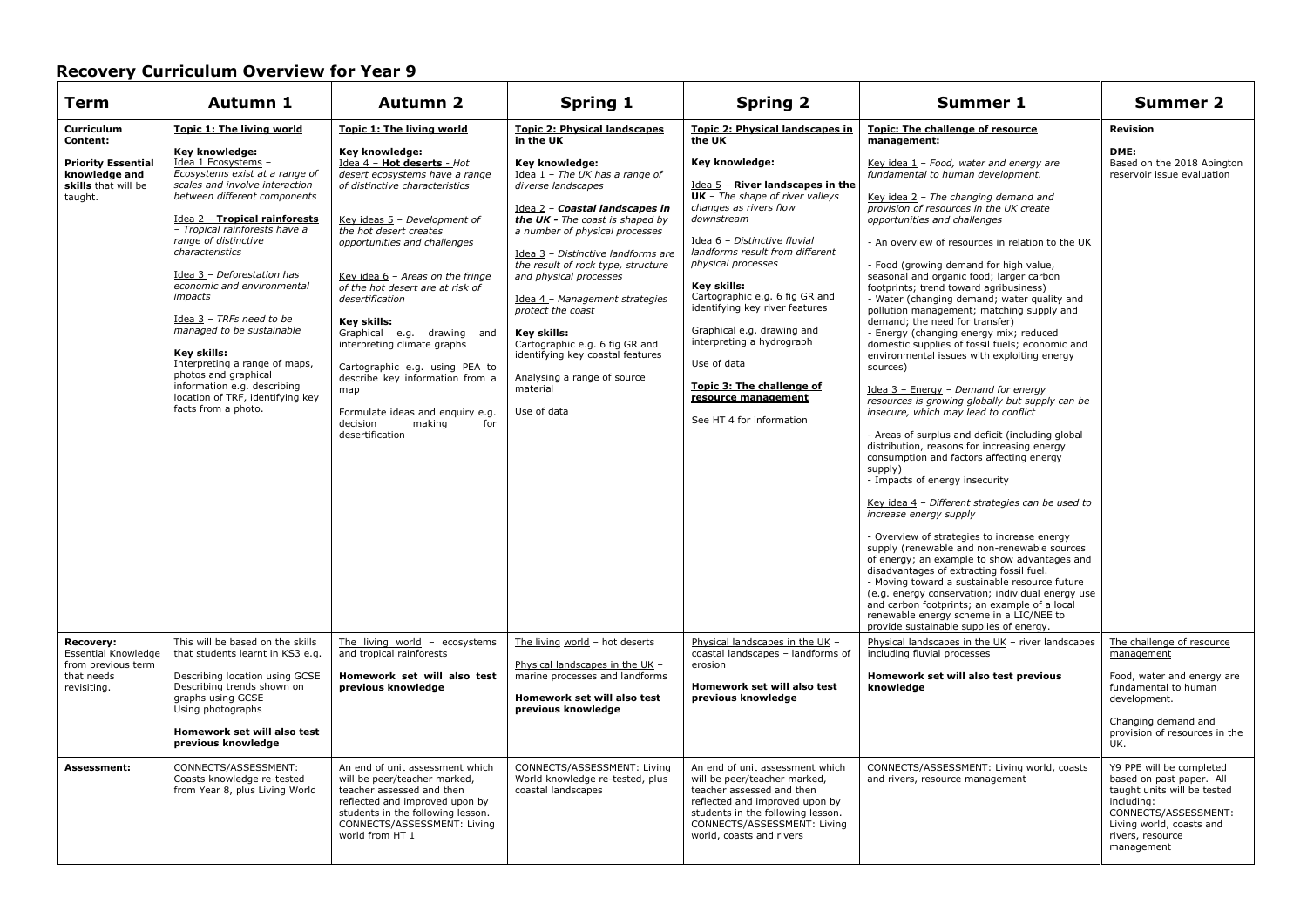| Term                                                                                                                    | Autumn 1                                                                                                                                                                                                                                                                                                                                                                                                                                                    | <b>Autumn 2</b>                                                                                                                                                                                                                                                                                                                                                                                                                                                                                                                                                                                                                  | <b>Spring 1</b>                                                                                                                                                                                                                                                                                                                                                                                                                                                                                                                                                                                                                                                                                                                                                                                                                                                                                                                                                                                                                                                                                                                                                                                                                                                                                                                                                                           | <b>Spring 2</b>                                                                                                                                                                                                                                                                                                                                                                                                                                                                                                                                                                                                                                                                                                                                                                                                                                                                                                                                                                                     | Summer 1                                                                                                                                                                                                                                                                                                                                                                                                                                                                                                                                                                                                                           | Summer 2                                                                                                                                                                                                                                                                                                                                                                                                                                                          |
|-------------------------------------------------------------------------------------------------------------------------|-------------------------------------------------------------------------------------------------------------------------------------------------------------------------------------------------------------------------------------------------------------------------------------------------------------------------------------------------------------------------------------------------------------------------------------------------------------|----------------------------------------------------------------------------------------------------------------------------------------------------------------------------------------------------------------------------------------------------------------------------------------------------------------------------------------------------------------------------------------------------------------------------------------------------------------------------------------------------------------------------------------------------------------------------------------------------------------------------------|-------------------------------------------------------------------------------------------------------------------------------------------------------------------------------------------------------------------------------------------------------------------------------------------------------------------------------------------------------------------------------------------------------------------------------------------------------------------------------------------------------------------------------------------------------------------------------------------------------------------------------------------------------------------------------------------------------------------------------------------------------------------------------------------------------------------------------------------------------------------------------------------------------------------------------------------------------------------------------------------------------------------------------------------------------------------------------------------------------------------------------------------------------------------------------------------------------------------------------------------------------------------------------------------------------------------------------------------------------------------------------------------|-----------------------------------------------------------------------------------------------------------------------------------------------------------------------------------------------------------------------------------------------------------------------------------------------------------------------------------------------------------------------------------------------------------------------------------------------------------------------------------------------------------------------------------------------------------------------------------------------------------------------------------------------------------------------------------------------------------------------------------------------------------------------------------------------------------------------------------------------------------------------------------------------------------------------------------------------------------------------------------------------------|------------------------------------------------------------------------------------------------------------------------------------------------------------------------------------------------------------------------------------------------------------------------------------------------------------------------------------------------------------------------------------------------------------------------------------------------------------------------------------------------------------------------------------------------------------------------------------------------------------------------------------|-------------------------------------------------------------------------------------------------------------------------------------------------------------------------------------------------------------------------------------------------------------------------------------------------------------------------------------------------------------------------------------------------------------------------------------------------------------------|
| <b>Curriculum</b><br>Content:<br><b>Priority</b><br><b>Essential</b><br>knowledge and<br>skills that will be<br>taught. | Topic 3: The challenge of<br>natural hazards<br>Key knowledge:<br>Idea 1 - Natural hazards -<br>Natural hazards pose risks to<br>people and property<br>Idea 2 - Tectonic hazards -<br>Earthquakes and volcanic<br>eruptions are the result of<br>physical processes<br>Idea $3$ - The effects of, and<br>responses to, tectonic<br>hazards vary in areas of<br>contrasting wealth<br>Idea 4 - Management can<br>reduce the effects of a<br>tectonic hazard | Topic 3: The challenge of<br>natural hazards<br>Key knowledge:<br>Idea 5 - Weather hazards<br>Idea 6 - Tropical storms develop<br>as a result of particular physical<br>conditions<br>Idea 7 - Tropical storms have<br>significant effects on people and<br>the environment<br>Idea 8 - The UK is affected by a<br>number of weather hazards - An<br>overview of types of weather<br>hazard experienced in the UK<br>Idea 9 - Extreme weather events<br>in the UK have impacts on<br>human activity<br>Idea 10 - Climate change -<br>Climate change is the result of<br>natural and human factors, and<br>has a range of effects | Topic: The challenge of resource<br>management:<br>Key idea $1$ - Food, water and energy are<br>fundamental to human development.<br>Key idea $2$ - The changing demand and<br>provision of resources in the UK create<br>opportunities and challenges<br>- An overview of resources in relation to the UK<br>- Food (growing demand for high value,<br>seasonal and organic food; larger carbon<br>footprints; trend toward agribusiness)<br>- Water (changing demand; water quality and<br>pollution management; matching supply and<br>demand; the need for transfer)<br>- Energy (changing energy mix; reduced<br>domestic supplies of fossil fuels; economic and<br>environmental issues with exploiting energy<br>sources)<br>Idea $3$ - Energy - Demand for energy<br>resources is growing globally but supply can be<br>insecure, which may lead to conflict<br>- Areas of surplus and deficit (including global<br>distribution, reasons for increasing energy<br>consumption and factors affecting energy<br>supply)<br>- Impacts of energy insecurity<br>Key idea 4 - Different strategies can be used to<br>increase energy supply<br>- Overview of strategies to increase energy<br>supply (renewable and non-renewable sources<br>of energy; an example to show advantages and<br>disadvantages of extracting fossil fuel.<br>- Moving toward a sustainable resource future | Topic: The changing economic<br>world (Development gap and<br>Nigeria)<br>Key idea $1$ - There are global<br>variations in economic development<br>and quality of life<br>- Classifying different parts of the<br>world<br>- Different measures of development<br>- Limitations of measures<br>- Links between DTM and levels of<br>development<br>- Causes of uneven development<br>Consequences of uneven<br>development<br>Key idea 2 - Various strategies exist<br>for reducing the global development<br>gap<br>- Overview of strategies to reduce the<br>development gap<br>- An example of how tourism helps to<br>reduce the gap in an NEE/LIC<br>(Jamaica)<br>Key idea 3 - Some NEEs are<br>experiencing rapid growth leading to<br>significant change<br>- Case study of an NEE (Nigeria) to<br>illustrate:<br>- Location and importance<br>- Wider political, social, cultural<br>context<br>- Changing industrial structure<br>- Roles of TNCs in relation to industrial<br>development | Topic:<br>Complete<br><b>EconomicWorld</b><br>(up<br>to<br>Nigeria)<br><b>Topic 5: Fieldwork (Physical</b><br>and human)<br>Application of knowledge,<br>understanding and skills<br>Enquiry strand $1 -$ Suitable<br>question for geographical<br>enquiry<br>Enguiry strand $2 - Selecting$ ,<br>measuring and recording data<br>Enquiry strand 3 - Selecting<br>appropriate ways of presenting<br>data<br>Application of knowledge,<br>understanding and skills<br>Enquiry strand 4 - Describing,<br>analysing and explaining<br>fieldwork data<br>Enguiry strand 5 - Reaching<br>conclusions<br>Enquiry strand $6$ - Evaluation | <b>Revision for PPE:</b><br>Revision will focus on all<br>units and skills that are<br>needed for the GCSE exams.<br>Revision will also include a<br>practice DME based on the<br>2019 pre-release material for<br>paper 3.<br><b>Topic 4: Practice DME</b><br>teaching<br>Key knowledge:<br>To be discussed with<br>Cockburn but will focus on the<br>2019 pre-release which was<br>based on deforestation of the<br>TRF and later examined in the<br>summer PPE |
| <b>Recovery:</b>                                                                                                        | The living world:                                                                                                                                                                                                                                                                                                                                                                                                                                           | The living world:                                                                                                                                                                                                                                                                                                                                                                                                                                                                                                                                                                                                                | (e.g. energy conservation; individual energy use<br>and carbon footprints; an example of a local<br>renewable energy scheme in a LIC/NEE to<br>provide sustainable supplies of energy.<br>The living world:                                                                                                                                                                                                                                                                                                                                                                                                                                                                                                                                                                                                                                                                                                                                                                                                                                                                                                                                                                                                                                                                                                                                                                               | - Political and trading relationships<br>- International aid<br>- Environmental impacts of economic<br>development<br>Effects of economic development of<br>QoL<br>Urban issues and challenges:                                                                                                                                                                                                                                                                                                                                                                                                                                                                                                                                                                                                                                                                                                                                                                                                     | The living world:                                                                                                                                                                                                                                                                                                                                                                                                                                                                                                                                                                                                                  | All topics as revision for the                                                                                                                                                                                                                                                                                                                                                                                                                                    |
| Essential<br>Knowledge from<br>previous term                                                                            | <b>TRF</b><br>Hot deserts                                                                                                                                                                                                                                                                                                                                                                                                                                   | <b>TRF</b><br>Hot deserts                                                                                                                                                                                                                                                                                                                                                                                                                                                                                                                                                                                                        | <b>TRF</b><br>Hot deserts                                                                                                                                                                                                                                                                                                                                                                                                                                                                                                                                                                                                                                                                                                                                                                                                                                                                                                                                                                                                                                                                                                                                                                                                                                                                                                                                                                 | Rio - challenges and opportunities<br>Bristol - Challenges and opportunities                                                                                                                                                                                                                                                                                                                                                                                                                                                                                                                                                                                                                                                                                                                                                                                                                                                                                                                        | <b>TRF</b><br>Hot deserts                                                                                                                                                                                                                                                                                                                                                                                                                                                                                                                                                                                                          | PPE.                                                                                                                                                                                                                                                                                                                                                                                                                                                              |
| that needs<br>revisiting.                                                                                               | UK physical landscapes:<br>Landforms<br>Management                                                                                                                                                                                                                                                                                                                                                                                                          | UK physical landscapes:<br>Landforms<br>Management                                                                                                                                                                                                                                                                                                                                                                                                                                                                                                                                                                               | UK physical landscapes:<br>Landforms<br>Management                                                                                                                                                                                                                                                                                                                                                                                                                                                                                                                                                                                                                                                                                                                                                                                                                                                                                                                                                                                                                                                                                                                                                                                                                                                                                                                                        | Natural hazards:<br><b>Tectonic hazards</b><br>Weather hazards                                                                                                                                                                                                                                                                                                                                                                                                                                                                                                                                                                                                                                                                                                                                                                                                                                                                                                                                      | UK physical landscapes:<br>Landforms<br>Management                                                                                                                                                                                                                                                                                                                                                                                                                                                                                                                                                                                 |                                                                                                                                                                                                                                                                                                                                                                                                                                                                   |
|                                                                                                                         | Urban issues and<br>challenges:<br>Rio - challenges and<br>opportunities<br>Bristol - Challenges and<br>opportunities                                                                                                                                                                                                                                                                                                                                       | Urban issues and challenges:<br>Rio - challenges and<br>opportunities<br>Bristol - Challenges and<br>opportunities<br>Natural hazards:<br>Tectonic hazards                                                                                                                                                                                                                                                                                                                                                                                                                                                                       | Urban issues and challenges:<br>Rio - challenges and opportunities<br>Bristol - Challenges and opportunities<br>Natural hazards:<br>Tectonic hazards<br>Weather hazards                                                                                                                                                                                                                                                                                                                                                                                                                                                                                                                                                                                                                                                                                                                                                                                                                                                                                                                                                                                                                                                                                                                                                                                                                   | The challenge of resource management<br>Food, water and energy are<br>fundamental to human development.<br>Changing demand and provision of<br>resources in the UK.                                                                                                                                                                                                                                                                                                                                                                                                                                                                                                                                                                                                                                                                                                                                                                                                                                 | The challenge of resource<br>management:<br>Energy<br>Changing economic world:<br>Indicators of development                                                                                                                                                                                                                                                                                                                                                                                                                                                                                                                        |                                                                                                                                                                                                                                                                                                                                                                                                                                                                   |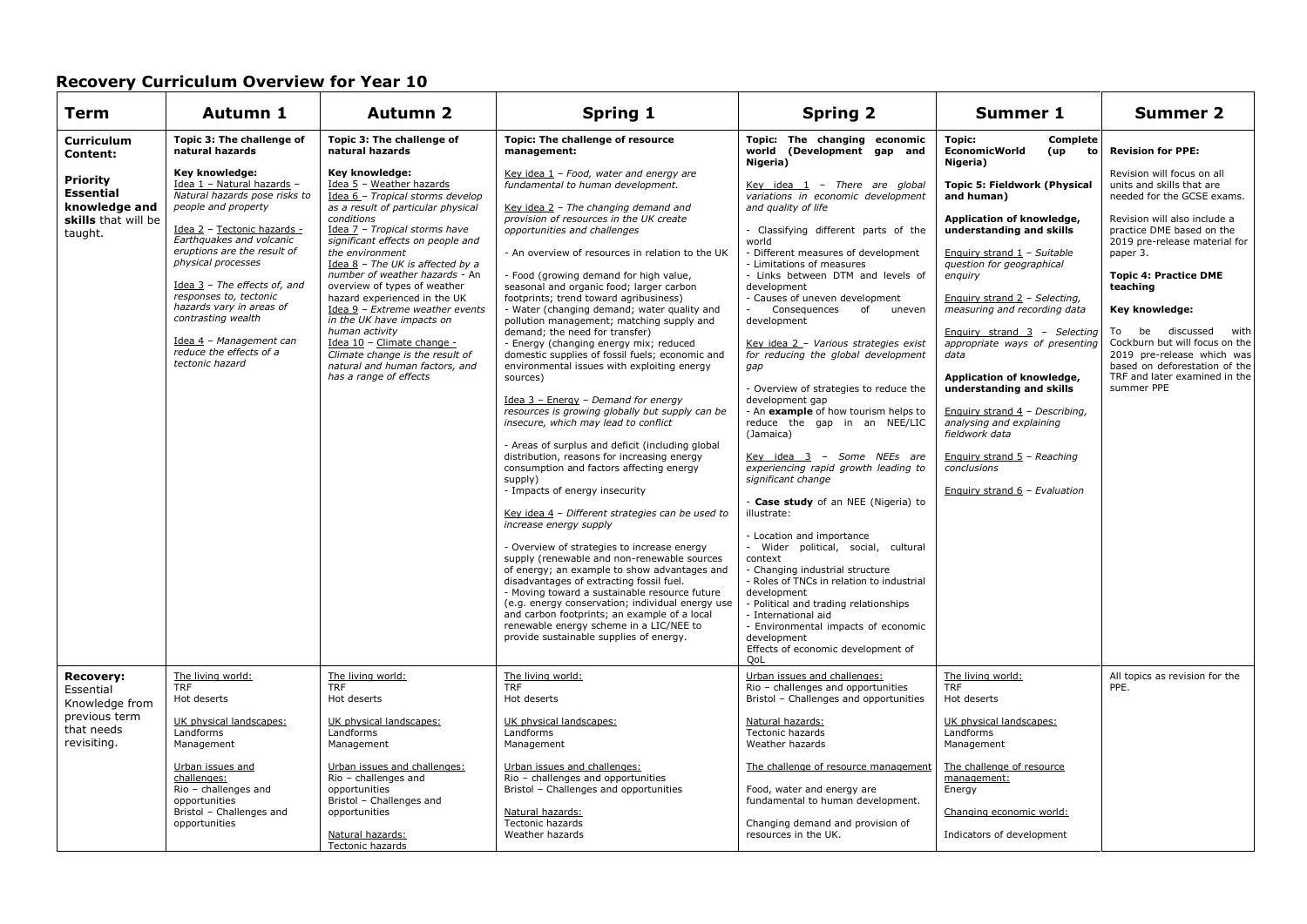| Assessment: | CONNECTS/ASSESSMENT:<br>Coasts knowledge re-tested<br>from Year 9, plus rivers | An endf unit assessment which<br>will be peer/teacher marked,<br>teacher assessed and then<br>reflected and improved upon by<br>students in following lessons.<br>CONNECTS/ASSESSMENT: | CONNECTS/ASSESSMENT:<br>The living world knowledge re-tested from Year<br>9, plus<br>Urban issues and challenges | An end of unit assessment which will<br>be peer/teacher marked, teacher<br>assessed and then reflected and<br>improved upon by students in<br>following lessons.<br>CONNECTS/ASSESSMENT: | CONNECTS/ASSESSMENT:<br>Fieldwork plus<br>natural hazards | Y10 PPE will be completed<br>based on past papers and a<br>mixture of topics from Y9/10,<br>to be confirmed.<br>2018 exam likely to be used. |
|-------------|--------------------------------------------------------------------------------|----------------------------------------------------------------------------------------------------------------------------------------------------------------------------------------|------------------------------------------------------------------------------------------------------------------|------------------------------------------------------------------------------------------------------------------------------------------------------------------------------------------|-----------------------------------------------------------|----------------------------------------------------------------------------------------------------------------------------------------------|
|             |                                                                                | Rivers knowledge re-tested from<br>Year 9, plus Urban issues and                                                                                                                       |                                                                                                                  | Urban issues and challenges re-tested<br>from Year 10, plus                                                                                                                              |                                                           |                                                                                                                                              |
|             |                                                                                | challenges                                                                                                                                                                             |                                                                                                                  | natural hazards                                                                                                                                                                          |                                                           |                                                                                                                                              |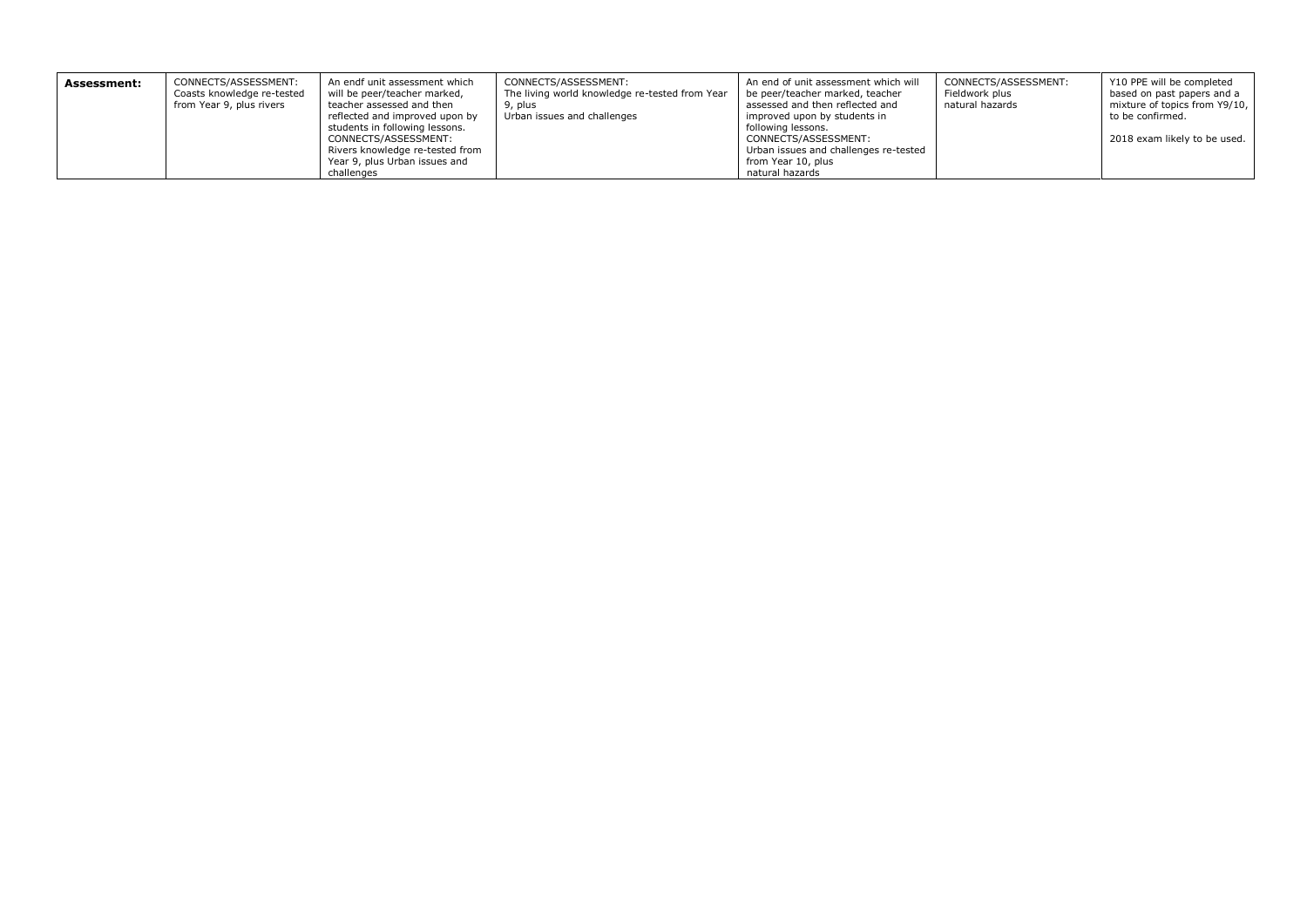| <b>Term</b>                                                                                            | Autumn 1                                                                                                                                                                                                                                                                                                                                                                                                                                                                                                                                                                                                                                                                                                                                                                                                                                                                                                                                                                                                                                                                                                                                                                                                                                                                                                                                                                                                                                                                                                                                            | <b>Autumn 2</b>                                                                                                                                                                                                                                                                                                                                                         | <b>Spring 1</b>                                                                                                                                                                                                                                                                                                                               | <b>Spring 2</b>                                                                                                                                                                                                                                                                                                                                        | Summer 1                                                                                                                                                                                                                                                     | Summer 2 |
|--------------------------------------------------------------------------------------------------------|-----------------------------------------------------------------------------------------------------------------------------------------------------------------------------------------------------------------------------------------------------------------------------------------------------------------------------------------------------------------------------------------------------------------------------------------------------------------------------------------------------------------------------------------------------------------------------------------------------------------------------------------------------------------------------------------------------------------------------------------------------------------------------------------------------------------------------------------------------------------------------------------------------------------------------------------------------------------------------------------------------------------------------------------------------------------------------------------------------------------------------------------------------------------------------------------------------------------------------------------------------------------------------------------------------------------------------------------------------------------------------------------------------------------------------------------------------------------------------------------------------------------------------------------------------|-------------------------------------------------------------------------------------------------------------------------------------------------------------------------------------------------------------------------------------------------------------------------------------------------------------------------------------------------------------------------|-----------------------------------------------------------------------------------------------------------------------------------------------------------------------------------------------------------------------------------------------------------------------------------------------------------------------------------------------|--------------------------------------------------------------------------------------------------------------------------------------------------------------------------------------------------------------------------------------------------------------------------------------------------------------------------------------------------------|--------------------------------------------------------------------------------------------------------------------------------------------------------------------------------------------------------------------------------------------------------------|----------|
| Curriculum<br>Content:<br><b>Priority Essential</b><br>knowledge and<br>skills that will be<br>taught. | Topic: The challenge of resource management:<br>Key idea 1 -Food, water and energy are fundamental to human<br>development<br>Key idea 2 - The changing demand and provision of resources<br>in the UK create opportunities and challenges<br>- An overview of resources in relation to the UK<br>- Food (growing demand for high value, seasonal and organic<br>food; larger carbon footprints; trend toward agribusiness)<br>- Water (changing demand; water quality and pollution<br>management; matching supply and demand; the need for<br>transfer)<br>- Energy (changing energy mix; reduced domestic supplies of<br>fossil fuels; economic and environmental issues with exploiting<br>energy sources)<br>Idea 3 - Energy - Demand for energy resources is growing<br>globally but supply can be insecure, which may lead to conflict<br>- Areas of surplus and deficit (including global distribution,<br>reasons for increasing energy consumption and factors affecting<br>energy supply)<br>- Impacts of energy insecurity<br>Key idea 4 - Different strategies can be used to increase energy<br>supply<br>- Overview of strategies to increase energy supply (renewable<br>and non-renewable sources of energy; an example to show<br>advantages and disadvantages of extracting fossil fuel.<br>- Moving toward a sustainable resource future (e.g. energy<br>conservation; individual energy use and carbon footprints; an<br>example of a local renewable energy scheme in a LIC/NEE to<br>provide sustainable supplies of energy. | Catch up: Work will be<br>planned around catching up<br>on the work that was set<br>during school closures and<br>on-line learning.                                                                                                                                                                                                                                     | <b>Revision:</b><br>This will be planned after the<br>PPE as analysis of the exam<br>papers will indicate areas that<br>are needed to be worked on.                                                                                                                                                                                           | <b>Revision:</b><br>This will be planned after the<br>PPE as analysis of the exam<br>papers will indicate areas that<br>are needed to be worked on.<br>Revision will focus on all units<br>and skills that are needed for<br>the GCSE exams.<br>Revision will also include a<br>practice DME based on the 2019<br>pre-release material for paper<br>3. | Paper 3: Pre-release<br>The topic/content will not be<br>known until 12 weeks before<br>the exam when the pre-release<br>material is available.<br><b>Revision will be continued</b><br>based on an analysis of PPE<br>examinations and other<br>assessments |          |
| <b>Recovery:</b><br>Essential Knowledge<br>from previous term<br>that needs<br>revisiting.             | THERE MUST BE REVISITING OF ALL UNITS IN CONNECTS AND<br>HW - this will be based on the geography calendar                                                                                                                                                                                                                                                                                                                                                                                                                                                                                                                                                                                                                                                                                                                                                                                                                                                                                                                                                                                                                                                                                                                                                                                                                                                                                                                                                                                                                                          | Catch up: Work will be<br>planned around catching up<br>on the work that was set<br>during school closures and<br>on-line learning:<br>Urban issues and challenges:<br><b>Bristol regeneration</b><br>Urban<br>sustainability<br>(Freiburg example)<br>THERE MUST BE REVISITING<br>OF ALL UNITS IN CONNECTS<br>AND HW - this will be based<br>on the geography calendar | Catch up: Work will be<br>planned around catching up on<br>the work that was set during<br>school closures and on-line<br>learning:<br>The challenge of natural<br>hazards:<br>Natural hazards<br><b>Tectonic hazards</b><br>THERE MUST BE REVISITING OF<br>ALL UNITS IN CONNECTS AND<br>HW - this will be based on the<br>geography calendar | THERE MUST BE REVISITING OF<br>ALL UNITS IN CONNECTS AND<br>HW - this will be based on the<br>geography calendar                                                                                                                                                                                                                                       |                                                                                                                                                                                                                                                              |          |